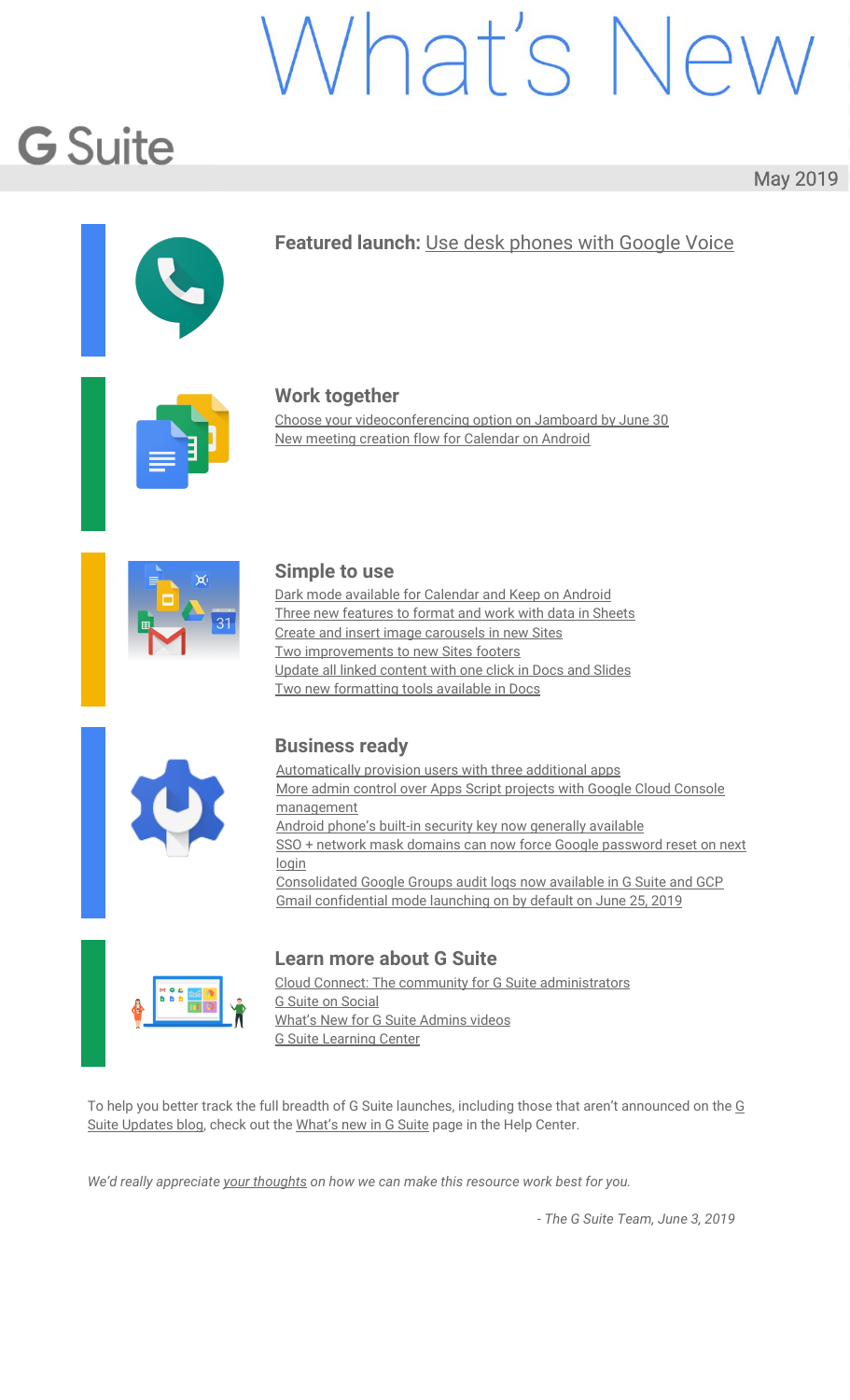## <span id="page-1-0"></span>Featured launch: Use desk phones with Google Voicer

Announced May 23rd, 2019 **Share with your organization** - [back](#page-0-0) to top - back to top

#### **What's changing**

It's now easier to set up and manage desk phones with Google Voice. Specifically, you can now use the Admin console to:

See all desk phones in your organization, including the model, phone status, assigned user, and more. Provision a [Polycom](https://www.polycom.com/partners/find-a-partner/cloud-video-partner/google.html) VVX x50 OBi Edition device to a specific user in just a few clicks. When you provision a phone, the user's number will be assigned to the phone after an automatic update.

Use our Help Center to find out more and watch a brief video about how to set up desk [phones](https://support.google.com/a/answer/9250113) with Google [Voice](https://support.google.com/a/answer/9250113).

#### **Who's impacted**

Admins and end users

#### **Why you'd use it**

While Google Voice gives you the flexibility to use your work phone number on any device, there may be times when a desk phone is preferred or helps ease the transition from a legacy telephony system to Google Voice.

#### **How to get started**

**Admins:** Use our Help Center to see how to provision a desk phone for Voice.

**End users:** Once a desk phone has been set up for you by an admin, see how to use a desk phone with Voice.



#### **Video: Get started with Google Voice desk [phones](https://www.youtube.com/watch?v=mjmd8FUEMGU)**

#### **Helpful links**

Help Center [\(admins\):](https://support-content-draft.corp.google.com/a/answer/9250113) Set up desk phones Help Center (end [users\):](https://support.google.com/voice/answer/9255292) Use a desk phone with Voice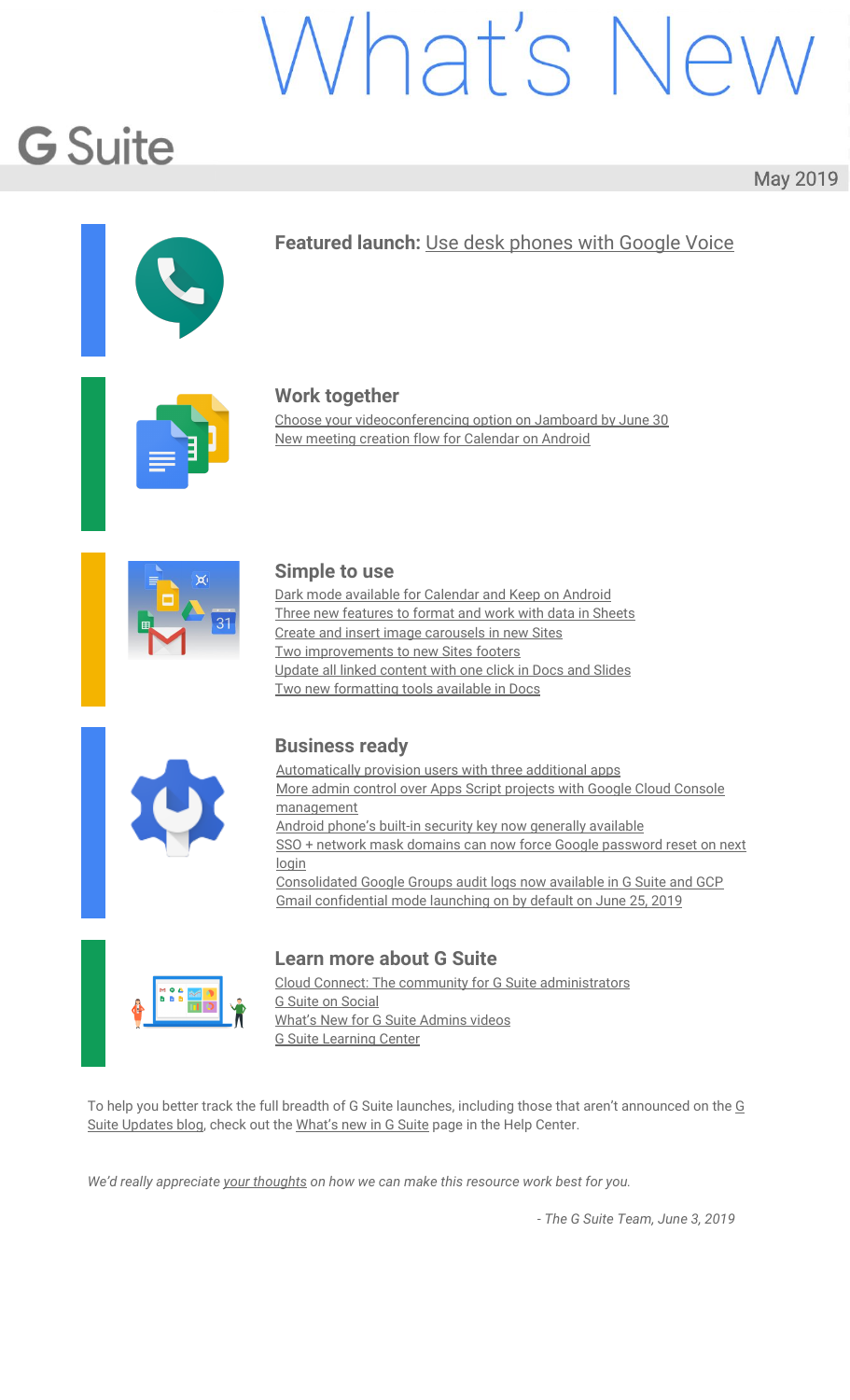## Work together

#### <span id="page-2-0"></span>Choose your videoconferencing option on Jamboard by June 30

Announced on May 13th, 2019 Share with your organization - [back](#page-0-0) to top -

#### **What's changing**

Starting on May 13th, you can choose whether or not to enable an enhanced Jamboard videoconferencing experience with Hangouts Meet on Jamboard devices. If you don't configure your boards to enable or disable this feature by June 30th, your boards will be automatically enabled. The improved experience replaces the current "Connect to Meeting" feature to:

**Add full screen videoconferencing to Jamboards:** Jamboard will use Hangouts Meet for a better videoconference experience.

**Pair to a calendar:** Pair your board to a calendar resource in the admin console to make it a bookable resource and make it easier to start or join a meeting directly from the board.

For Jamboards in large rooms or open spaces, we recommend setting up the Jamboard with peripherals to provide the best audio quality. Review our deployment [recommendations](https://support.google.com/jamboard/answer/9322768) and information below to make sure you provide your users with the best experience.

#### **Who's impacted**

Admins and end users

#### **Why you'd use it**

The enhanced Jamboard videoconferencing will use Hangouts Meet to expand how you can use your Jamboards. Now, you can have a video conferencing call, a collaborative session with the digital whiteboard, or both at once—all with a single Jamboard. Specifically, Meet on Jamboard will:

Add full screen videoconferencing for when you want to talk to meeting participants Make it easy to switch between videoconferencing and sharing the digital whiteboard Improve screen sharing from other devices to a Jamboard so you can present to the meeting Allow pairing a Jamboard to a calendar resource to easily start or join a meeting directly from the board.

#### **How to get started**

**Admins:** Review these deployment [recommendations](https://support.google.com/jamboard/answer/9322768) and enable or disable the [upgrade](https://support.google.com/jamboard/answer/9289770) on your [boards.](https://support.google.com/jamboard/answer/9289770)

**End users:** If enabled, see how to use Meet on [Jamboards](https://support.google.com/jamboard/answer/9317130) here.

#### **Additional Details**

Choose whether to enable the feature on your Jamboards by June 30

By June 30, admins should choose which configuration to use for each Jamboard and ensure that the Jamboards are properly deployed within your organization for optimal video meeting experience ([deployment](https://support.google.com/jamboard/answer/9322768) [recommendations](https://support.google.com/jamboard/answer/9322768)).

If you enable full screen videoconferencing, the feature will be enabled immediately on the board. If you turn it off, the feature will not be enabled, but can be enabled any time in the future. If you decide to pair the Jamboard with a Hangouts Meet hardware device, you will be able to use both Jamboard and Hangouts Meet hardware in the same room.

To opt-in for this videoconferencing update on your Jamboard, please log on to admin console and [manually](https://support.google.com/jamboard/answer/9289770) enable the [upgrade](https://support.google.com/jamboard/answer/9289770). If no option is selected before June 30, all boards that are not currently paired to Hangouts Meet devices will auto-upgrade.

#### **Turn the feature on or off at any time**

You can enable or disable videoconferencing or change pairing set-ups for each Jamboard at any time. If you choose to disable the upgrade now, you can still enable it at any time in the future to rollout the feature on your own timeline.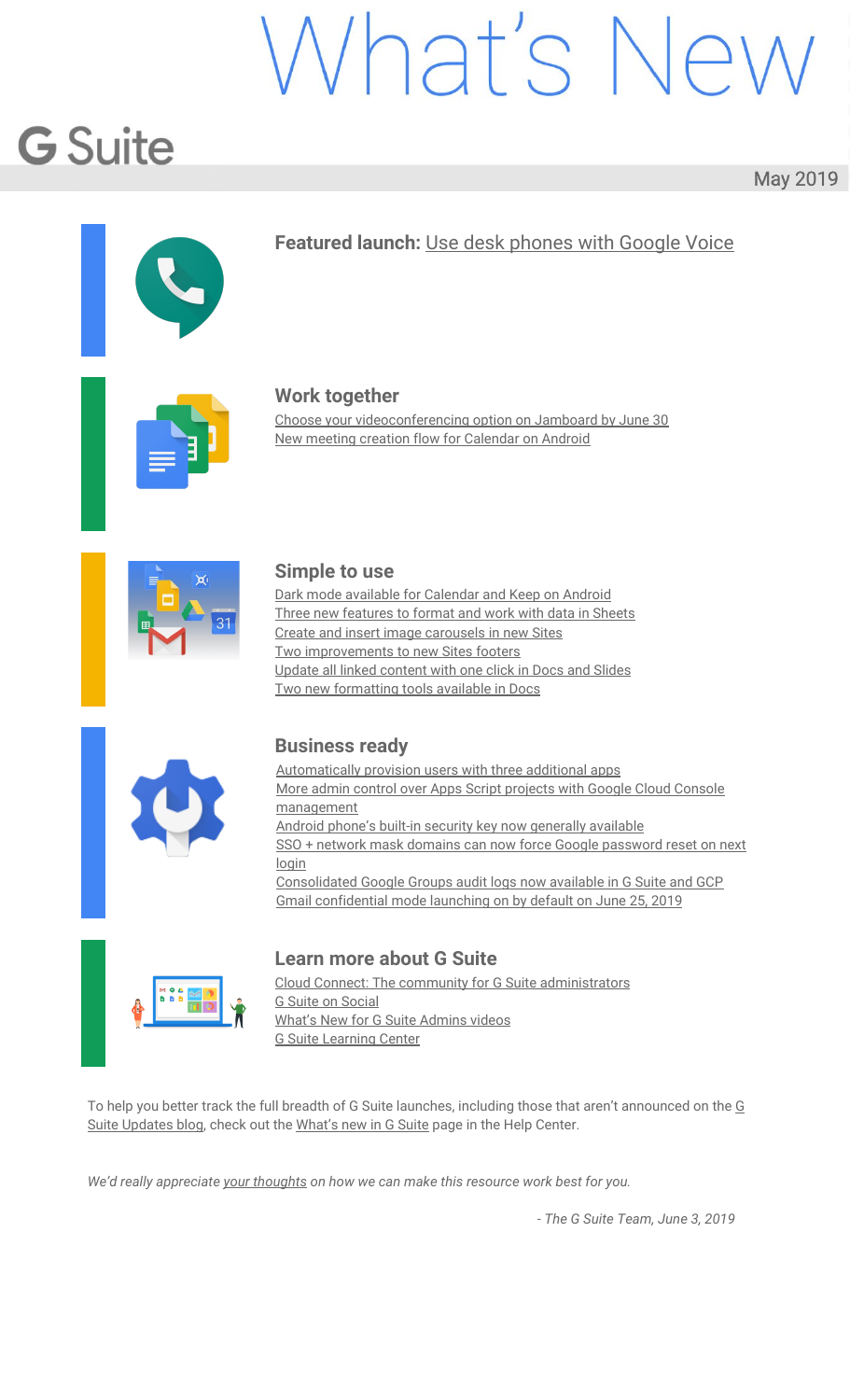#### **Helpful links**

Deployment [recommendations](https://support.google.com/jamboard/answer/9322768) to set up your meeting room Help Center (admins): Set up [Jamboards](https://support.google.com/jamboard/answer/9289770) for video meetings

#### <span id="page-3-0"></span>New meeting creation flow for Calendar on Android

Announced on May 7th, 2019 Share with your organization - [back](#page-0-0) to top - back to top -

#### **Quick launch summary**

We recently [announced](https://gsuiteupdates.googleblog.com/2019/04/save-time-with-new-scheduling-features-calendar.html) a new event creation flow for Calendar on the web. We're now making similar improvements to save you time and make it easier to create or edit [events](https://support.google.com/calendar/answer/72143) on your Android device.

You'll see several changes when creating/editing a meeting on Android such as:

**Maintain visual access to calendar grid:** Now, you can collapse or expand the creation/edit view, so you can go back and forth between this screen and the Calendar grid. This allows you to interact directly with the Calendar grid by tapping on the desired time slot, drag & dropping vertically to another time in the same day, or horizontally to another day.

**See guest availability without leaving the create/edit view:** Easily see the availability of guests directly on the Calendar grid, as their calendars will load as you add them to the event. Google Calendar may also suggest a title for the meeting. After adding guests, organizers can see schedules of their guests by clicking on "View Schedules" or by dragging down the Creation View.

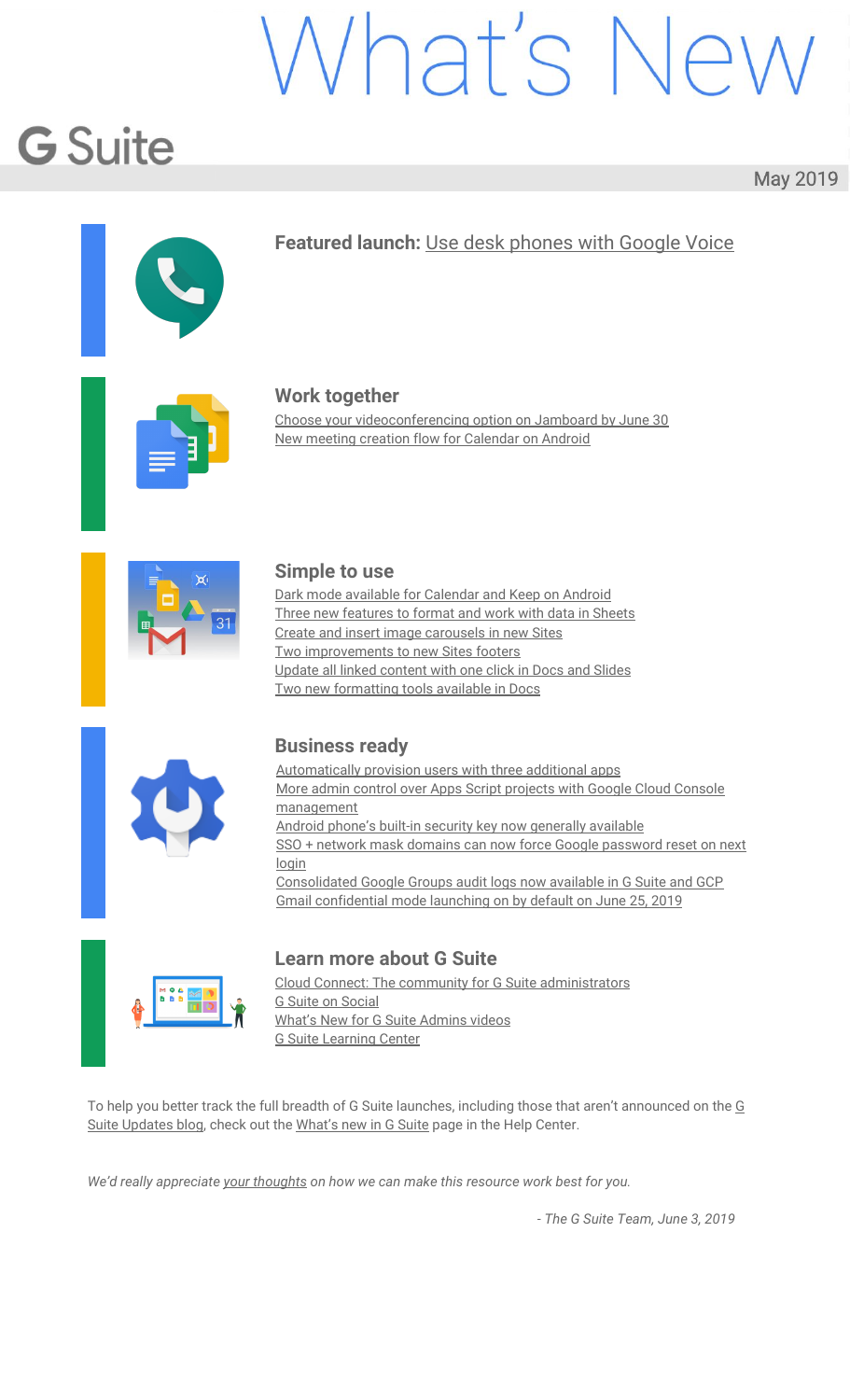## Simple to use

#### <span id="page-4-0"></span>Dark mode available for Calendar and Keep on Android

Announced on May 20th, 2019 Share with your organization - [back](#page-0-0) to top -

#### **What's changing**

Google Calendar and Keep will now support Dark mode on Android.



*Dark mode for Google Calendar.*



*Dark mode for Google Keep.*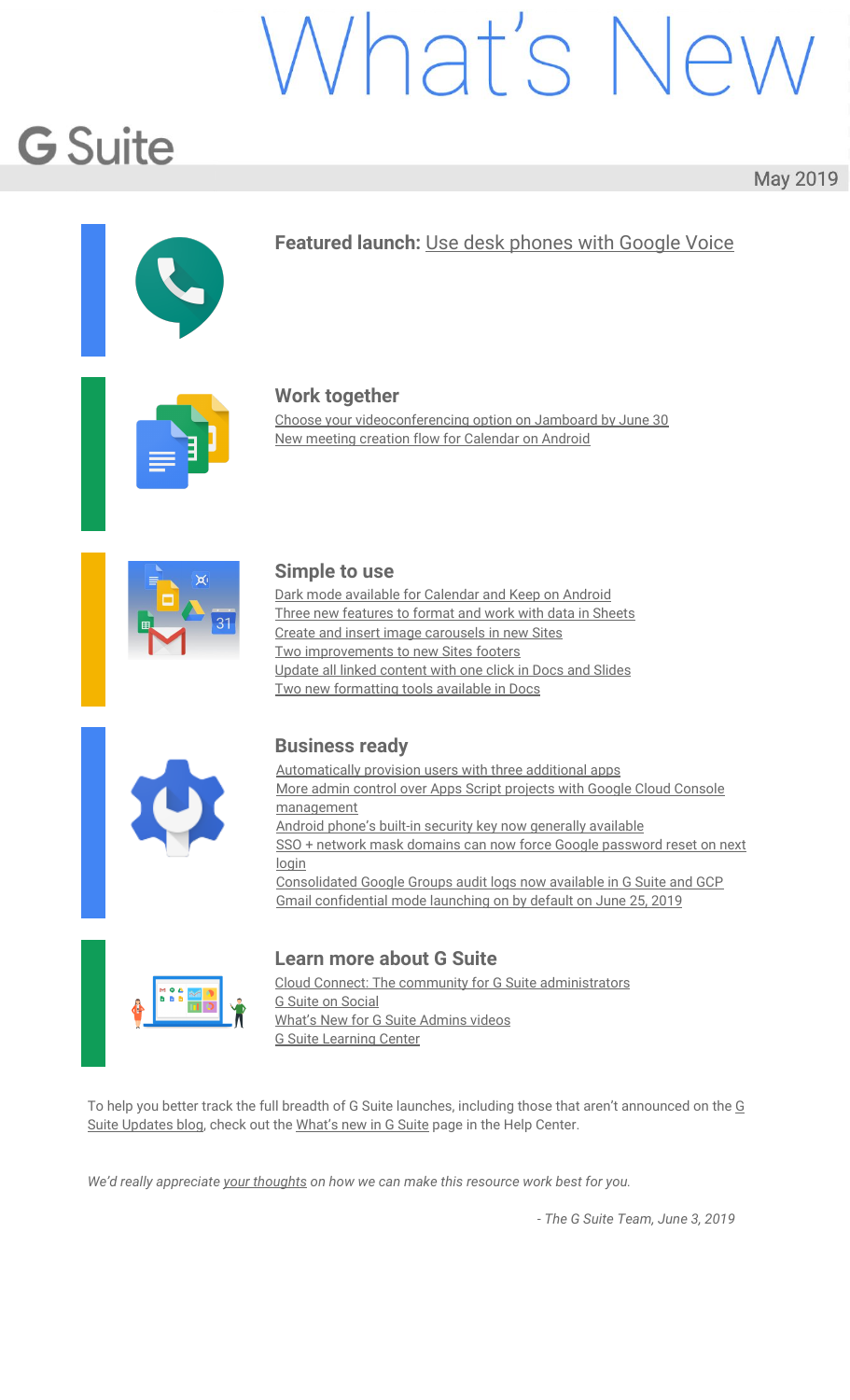#### **Why you'd use it**

Dark mode is a popular feature that's frequently requested by Calendar and Keep users. It creates a better viewing experience in low-light conditions by reducing brightness.

#### **How to get started**

**Admins:** No action required. **End users:** Calendar Enable Dark mode by going to *Settings > General > Theme*. Keep Enable Dark mode by going to *Settings > Enable Dark Mode*.

#### **Additional details**

Both Calendar and Keep apps need to be updated to the latest version of the app to see this feature.

#### **Calendar**

Dark mode for Calendar will be supported on devices with Android N+ (i.e. Nougat and more recent releases).

Android Q users can set their OS to Dark mode, which means Calendar and all other apps will be in Dark mode by default. If users do not have their OS set to Dark mode, they can enable Dark mode in Calendar's settings (see above).

For pre-Android-Q devices, users will be able to configure Calendar to go into Dark Mode when the device enters battery saving mode.

#### **Keep**

Dark mode for Keep will be supported on devices with Android L-P. For these devices, Dark mode can be enabled from Keep's settings (see above).

For Android Q devices, Dark will be on by default if the OS is set to Dark mode. Or, it can be enabled in Keep's settings (see above).

#### <span id="page-5-0"></span>Three new features to format and work with data in Sheets

Announced on May 8th, 2019 **Share with your organization** - [back](#page-0-0) to top - back to top

#### **What's changing**

We're introducing three new features that will help you clean up and work with your data in Sheets. These features are:

Remove duplicates Trim whitespace Compatible spreadsheet shortcuts

**Who's impacted** End users

#### **Why you'd use them Remove duplicates:**

A highly requested feature, you can use this tool to easily remove duplicate values from your sheet, saving you time by eliminating the need to write an app script or manually remove duplicate data.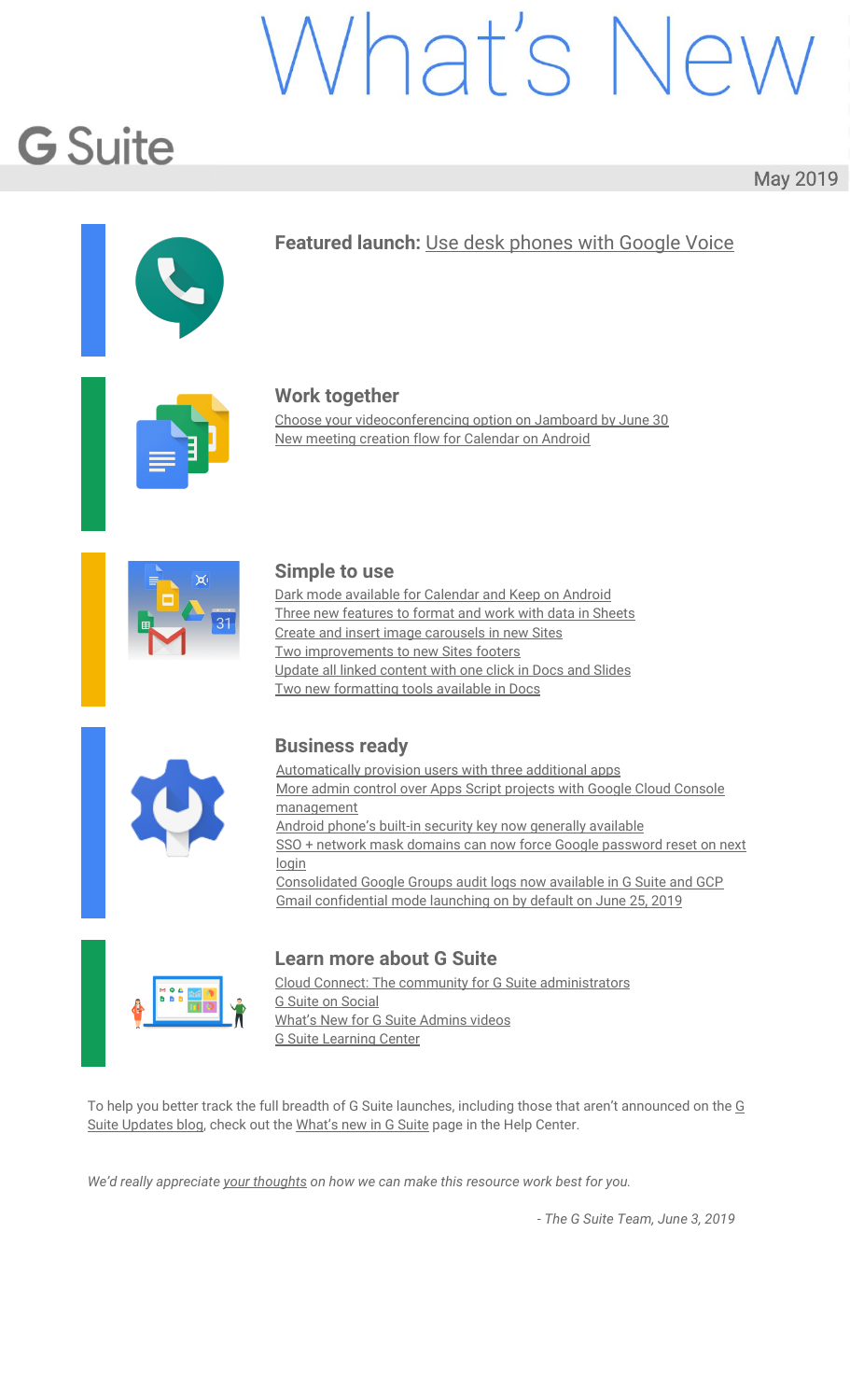#### **Trim whitespace:**

Sometimes when you add data to a sheet, it may not be the format you need. Now, you can easily keep your sheet standardized by using the trim whitespace feature to remove any leading, trailing, or excessive whitespace from a cell or array of data.

#### **Compatible keyboard shortcuts:**

You can now use popular keyboard shortcuts from other spreadsheets in Sheets. These familiar shortcuts will make navigating and working with data in Sheets quicker for users.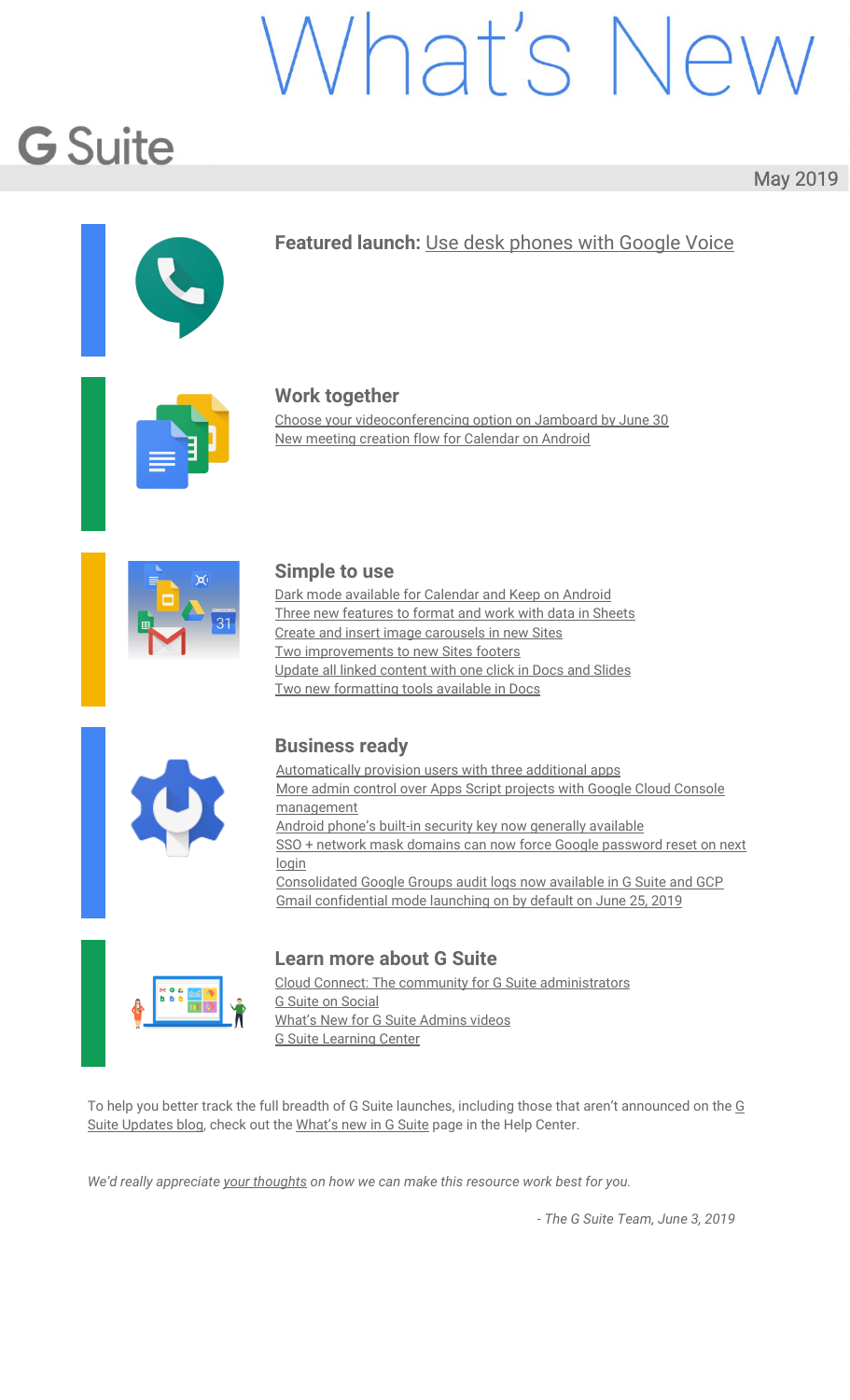| Keyboard shortcuts                     | $\alpha$<br>Search keyboard shortcuts                     |                               |                                                          | ×           |
|----------------------------------------|-----------------------------------------------------------|-------------------------------|----------------------------------------------------------|-------------|
| Editing                                | Editing                                                   |                               |                                                          |             |
| Menus                                  | Paste format only                                         |                               | 36+Option+V                                              |             |
| Formatting                             | Absolute/relative references (when entering a<br>formula) |                               | FA                                                       |             |
| Data                                   | Copy                                                      |                               | 銘C                                                       |             |
| Review                                 | Cut                                                       |                               | 38X                                                      |             |
| Selection                              | Delete rows/columns or Open delete menu                   |                               | 第+Option+                                                | G           |
| Screen reader support                  | Enable legacy shortcuts                                   |                               |                                                          |             |
| File commands                          | Fill down                                                 |                               | <b>Compatible spreadsheet</b><br>shortcuts are supported |             |
| View                                   | Fill range                                                | Enable compatible spreadsheet |                                                          |             |
| Navigation                             | Fill right                                                | you are used to               | shortcuts and use the key commands                       |             |
| Enable compatible spreadsheet shortcut |                                                           | <b>DISMISS</b>                |                                                          | <b>HELP</b> |

#### **How to get started**

**Admins:** No action required. **End users:**

#### **To remove duplicates from a range of data:**

Select range of data in your sheet

From the toolbar, select *Data > Remove duplicates*. In the dialogue box, you'll see your selected range of data.

Select Remove duplicates. You'll see an additional dialogue box that details how many duplicates were removed from your dataset.

#### **To trim whitespaces:**

Select a cell or range of data that contains whitespace on your sheet From the toolbar, select *Data > Trim whitespace* You'll then see a dialogue box that details how many cells whitespace was removed from.

#### **To enable compatible keyboard shortcuts:**

Users can access keyboard shortcuts by going to *Help > Keyboard shortcuts*.

From here, you can see a list of keyboard shortcuts and their corresponding

commands. Note that compatible shortcuts will be denoted with an info icon.

At the bottom, you can enable compatible spreadsheet shortcuts.

You can click "View compatible shortcuts" at the bottom right to see a complete list of all newly available shortcuts.

#### **Additional details**

The remove duplicates and trim whitespaces features will be supported in Apps Script, macro recording, and one platform APIs in early June 2019.

#### **Helpful links**

Keyboard [shortcuts](https://support.google.com/docs/answer/179738?hl=en) for Google Docs Split text, remove duplicates, or trim [whitespace](https://support.google.com/docs/answer/6325535?hl=en&ref_topic=9066125) in Sheets [Separate](https://support.google.com/docs/answer/6325535?hl=en&ref_topic=9066125) cell text into columns

#### <span id="page-7-0"></span>Create and insert image carousels in new Sites

Announced on May 7th, 2019 **Share with your organization** - [back](#page-0-0) to top -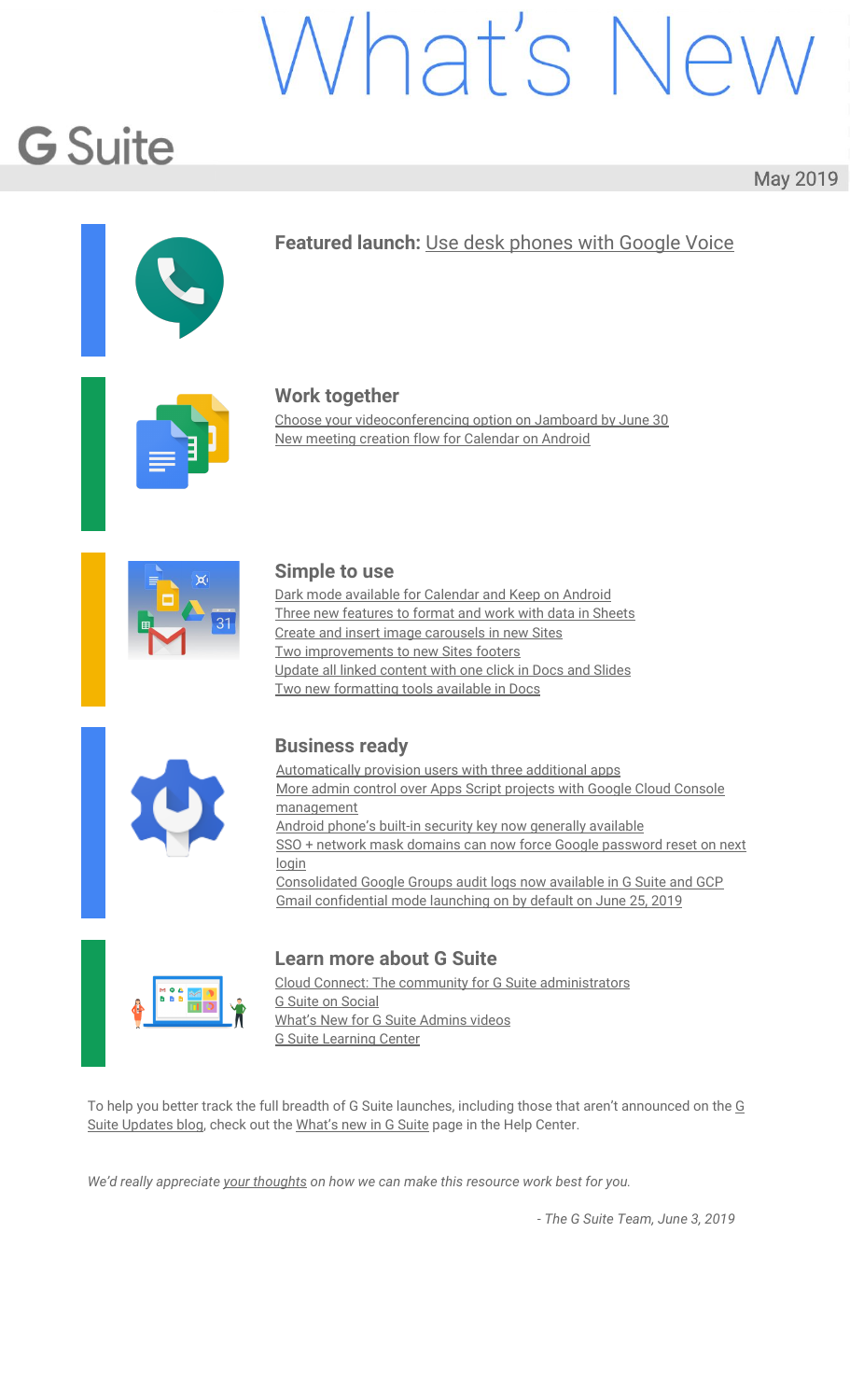#### **Quick Launch Summary:**

We're making it easier for site editors to share a selection of images in new Sites by creating a new image carousel. You can use this new content type to highlight images on your site, like a project page where you can feature concepts and designs, or share photos from a conference on an event page.

To insert an image carousel to your Site:

In the right sidebar, click *Insert > Image carousel* Select images to upload or select from already uploaded images. Drag images to reorder as desired. Hover over the image to delete or add alt text.

To set carousel settings, click the **gear icon** to the top right and select from the following: **Auto start:** images in the carousel will automatically cycle. **Show dots:** displays progress indicators for the carousel.



#### <span id="page-8-0"></span>Two improvements to new Sites footers

Announced on May 14th, 2019 Share with your organization - [back](#page-0-0) to top -

#### **What's changing**

We're making two changes to footers in new Google Sites. Specifically, we're:

Removing the current footer appended at the bottom of all new Sites, which contains "Made with new Google Sites…" language and the "Create a site" button.

Adding the ability for site editors to show the last time a page was updated via a newly designed site info icon.

#### **Before:**

Made with the new Google Sites, an effortless way to create beautiful sites.

Create a site Report abuse

**After:**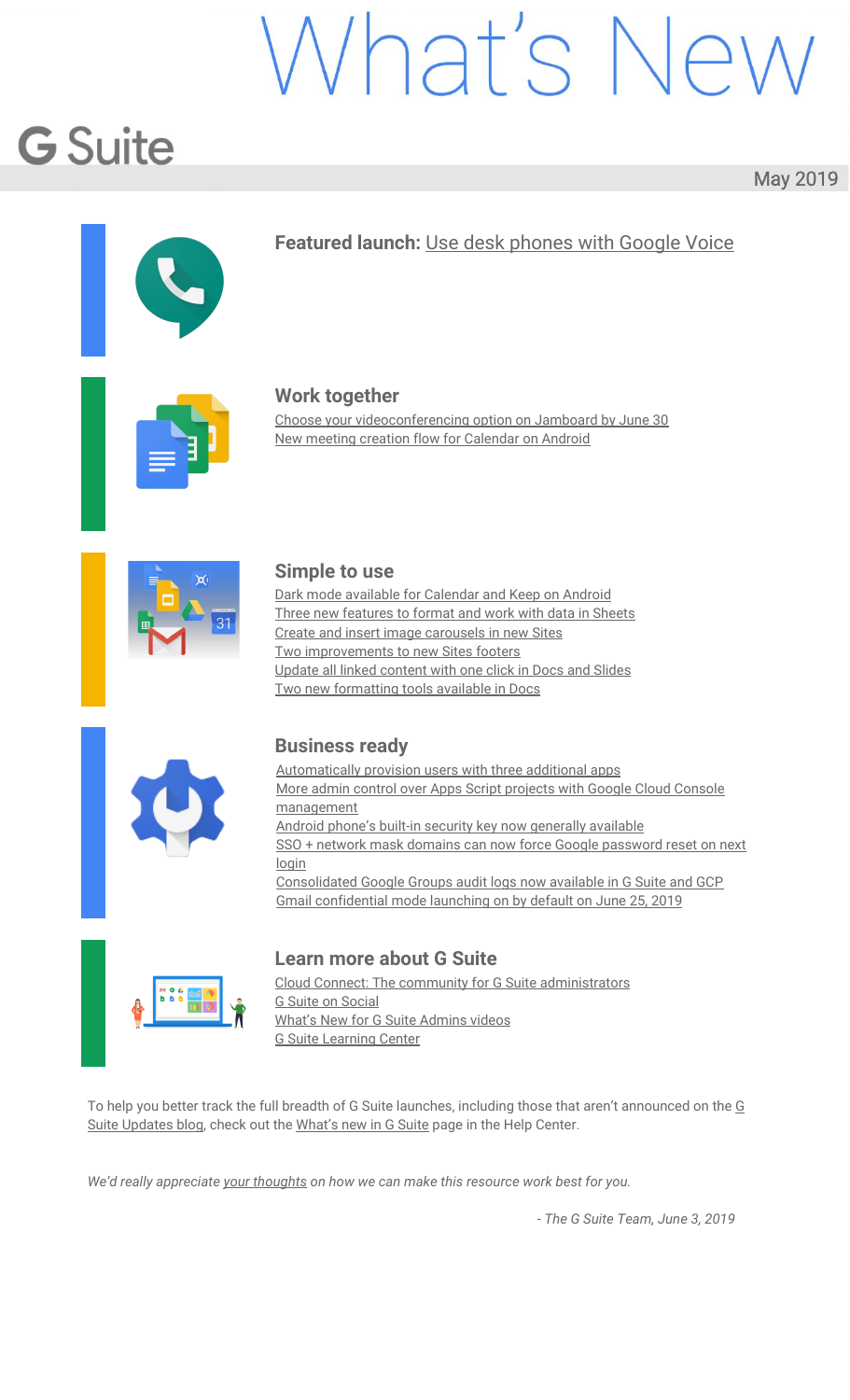

Date: May 3 Time: 1:30 pm Location: Center for the Arts



 $\lambda$ 

#### **Who's impacted** Admins and end users

#### **Why you'd use it**

#### **Removing the promotional footer:**

We heard your feedback that the Google branding and "Create a site" button at the bottom of new Sites' pages can distract site viewers and make your site feel less professional. We're removing that branding, so your site viewers can focus on your content.

#### **Display the time a site's page was last updated:**

You've told us that it's sometimes challenging for site viewers to determine how up to date the site content is that they are viewing. With this new feature, you can have all sites in your domain display the last updated date by default (in a newly introduced site info icon)  $-$  simply by adjusting a single admin setting, see more below.

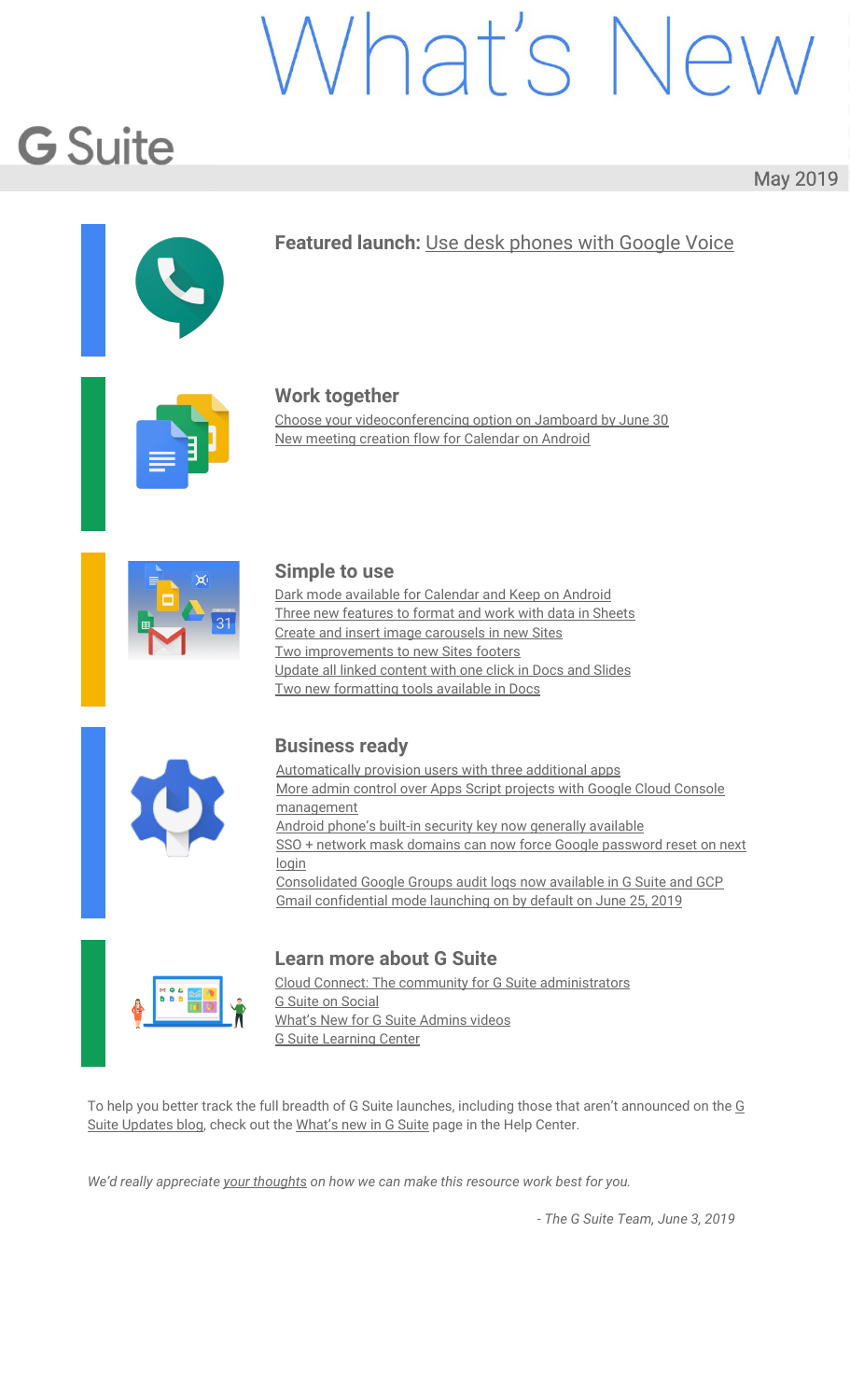#### **How to get started**

- **Admins:** Control whether the "Last updated time" setting is available for site editors in your domain at *Apps > G Suite > Settings for Sites*. Under Last updated time, you can select:
	- **OFF:** To disable site editors from ever displaying the last updated time on a site.
		- **ON:** To give **site editors** the option to turn last updated time on or off.
			- When this setting is selected, last updated time will be defaulted to on for **newly created sites going forward.**
		- **FORCED:** To **always** show last updated time for all sites **editors cannot disable**.
			- When this setting is selected, **all sites** will display the last updated time. We recommend this option, as it ensures site viewers can quickly determine if a site is
			- up to date.

**End users:** Depending on which of the above settings your admin selects, site editors can take the following actions:

- **OFF**: No action can be taken last updated time will be disabled.
- **ON**: Editors can toggle last updated time on or off on a per site basis by going to the *More menu > Site info settings* from within new Sites.
- FORCED: No action can be taken, last updated time will be displayed.

#### **Additional details**

We're removing the "Made with new Google Sites" language and "Create a site" button that was previously included in the footer of all sites created with new Sites.

The "Report abuse" link (which is only shown in certain scenarios) and the "Site details" link (viewable to Admins only) are not being removed and can be found in the newly designed site info icon (lower left hand corner on a site) moving forward.

#### **Helpful links**

Control the Last [updated](https://support.google.com/a/answer/9330841) time settings

#### <span id="page-10-0"></span>Update all linked content with one click in Docs and Slides

Announced on May 24th, 2019 Share with your organization - [back](#page-0-0) to top -

#### **What's changing**

We're adding a new "Linked objects" sidebar where users can see all linked content in their documents, such as embedded charts, tables, slides, and drawings.

#### **Who's impacted** End users

#### **Why you'd use it**

The Linked objects sidebar gives users the ability to quickly access all linked content to see if anything is outdated and update all the content with a single click.

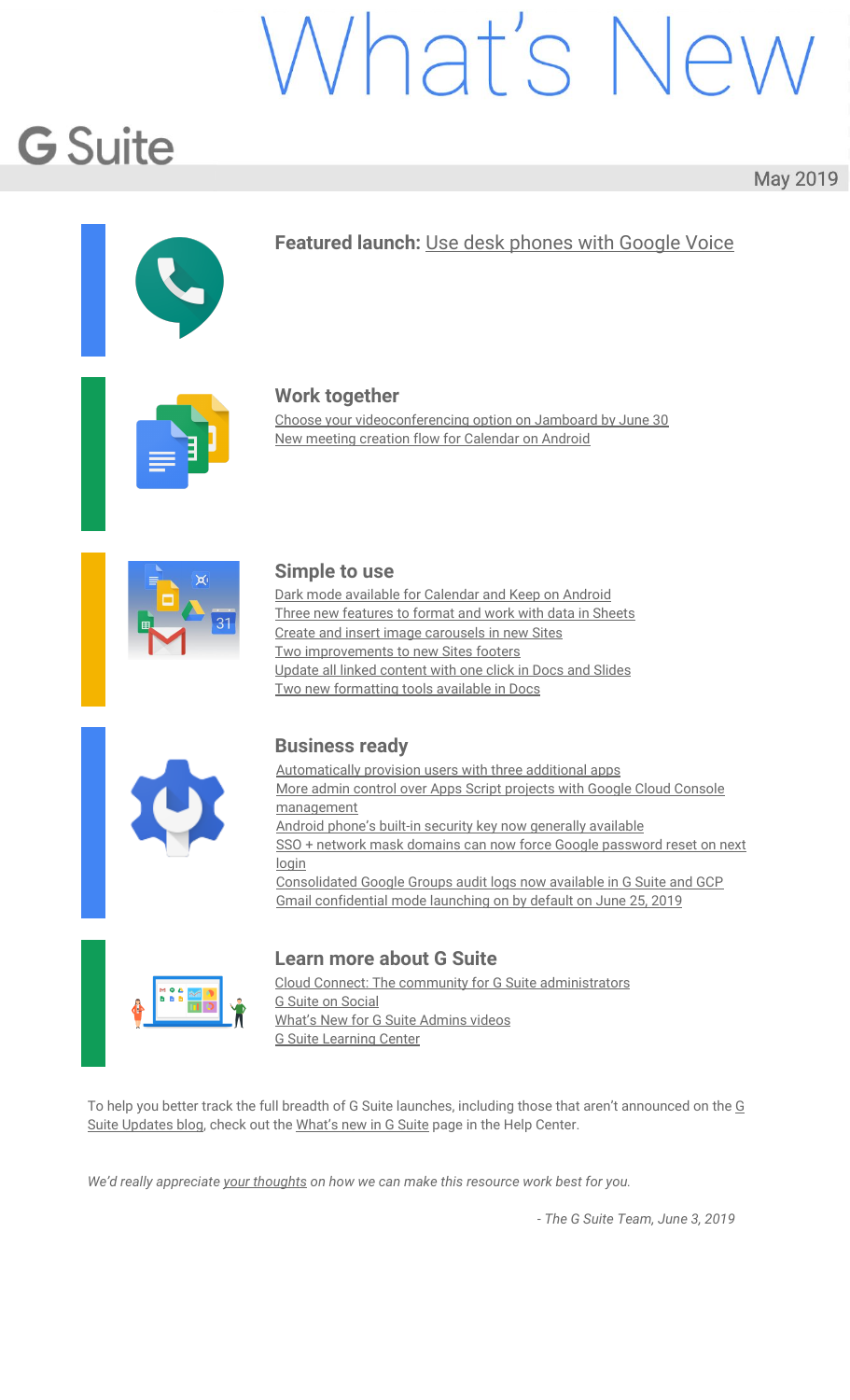**How to get started Admins:** No action required. **End users:** To update the data in a multiple charts or tables:

> In Docs or Slides, at the top click *Tools > Linked objects*. A sidebar will open on the right, at the bottom click **"Update all"**. Note: Click **Update** next to specific objects to update them individually.

#### **Additional details**

If you don't see Update or Update All, your charts, tables, or slides may not be linked. To learn how to link charts, tables, or slides see this article in our Help [Center](https://support.google.com/docs/answer/7009814).

#### **Helpful links**

Update charts, tables, slides or drawings in a document or [presentation](https://support.google.com/docs/answer/7009814) Link a chart, table, or slide to [Google](https://support.google.com/docs/answer/7009814) Docs or Slides

#### <span id="page-11-0"></span>Two new formatting tools available in Docs

Announced on May 30th, 2019 Share with your organization - [back](#page-0-0) to top -

#### **Quick launch summary**

We're introducing two new features in Google Docs that will help you format your work:

#### **Insert section breaks and view section breaks in your doc**

You can now insert a next page or continuous section break in Google Docs by going to *Insert > Break*. From here, you can select next or continuous. Note both types of breaks will start at the place of your cursor location.

To easily view where section breaks are located in your document, you can use the new show section breaks tool by going to *View > Show section breaks*. When Show selection breaks is enabled, you'll see a blue dotted line where each section break is located.

#### **Adjust margins per section**

It's now possible to use the ruler to adjust the left and right margins by section. Previously, it was only possible to adjust the margins for the entire document.

If you don't make a selection, the ruler will adjust the margins for the section that corresponds to the cursor location. Or, you can highlight multiple sections of your doc to be adjusted.

You can also adjust margins per-section by going to *File > Page Setup*.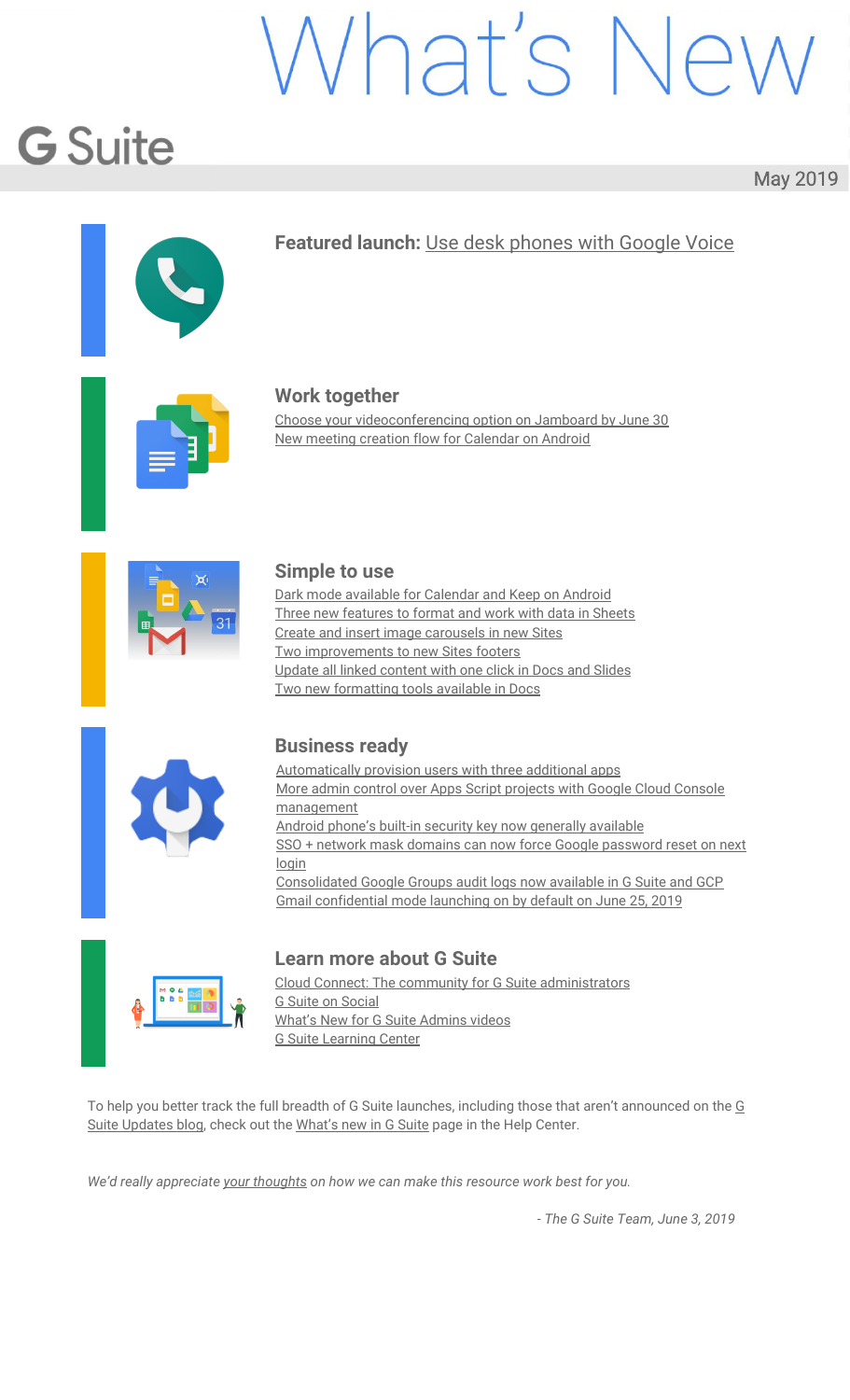## Business ready

#### <span id="page-12-0"></span>Automatically provision users with three additional apps

Announced on May 20th, 2019 **Administrative Administrative** - [back](#page-0-0) to top - back to top -

#### **What's changing**

We're adding auto-provisioning support for three new applications:

Hootsuite Huddle **OfficeSpace** 

**Who's impacted**

Admins only

#### **Why you'd use it**

When auto-provisioning is enabled for a supported third-party application, any users created, modified, or deleted in G Suite are automatically added, edited, or deleted in the third-party application as well. This feature is highly popular with admins, as it removes the overhead of managing users across multiple third-party SaaS applications.

#### **How to get started**

Admins: For more information on how to set up auto-provisioning, check out the Help [Center.](https://support.google.com/a/topic/6400789) **End users:** No action needed.

#### **Helpful links**

Help Center: Automated user [provisioning](https://support.google.com/a/topic/6400789) Help Center: Using SAML to set up [federated](https://support.google.com/a/topic/6194927) SSO

#### <span id="page-12-1"></span>More admin control over Apps Script projects with Google Cloud Console management

Announced on May 16th, 2019 **Adminited as Adminited Adminited Adminited Adminited Adminited Adminited Adminited Adminited Adminited Adminited Adminited Adminited Adminited Adminited Adminited Adminited Adminited Adminited** 

#### **What's changing**

We're changing how Apps [Script](https://developers.google.com/apps-script/) manages Google Cloud Platform (GCP) projects. This will help IT Admins govern these [projects](https://developers.google.com/apps-script/guides/cloud-platform-projects#default_cloud_platform_projects) and simplify how developers manage projects as well. New Apps Script GCP projects will now live in a new folder ("apps-script") in the GCP resource hierarchy. This means that new Apps Script projects will be governed by [organization](https://cloud.google.com/resource-manager/docs/organization-policy/overview) policies defined for GCP projects by IT admins.

#### **Who's impacted**

Admins, Apps Script developers, and end-users of Apps Script projects.

#### **Why you'd use it**

**Gives IT admins additional controls:** This feature helps make Apps Script projects more secure by providing additional control and visibility over these projects to IT administrators. Admins who have not yet defined organization policies can now do so to control Apps Script projects. Admins who have already defined organization policies are now assured that those policies will also be applied to Apps Script projects.

**Simplifies developer project management:** Developers no longer need to visit the Cloud Console to enable Google APIs - simply enabling it in the Apps Script editor is now all that's needed. **Removes 'risky' label for end users:** End users of internally-created Apps Script projects will no longer

see those projects labeled "risky" when they visit the Google Security Checkup tool at [myaccount.google.com.](http://myaccount.google.com/)

#### **How to get started**

Admins: Check your **[organization](https://cloud.google.com/resource-manager/docs/organization-policy/overview) policies** which will apply to new Apps Script projects. **Developers:** No action needed. **End users:** No action needed.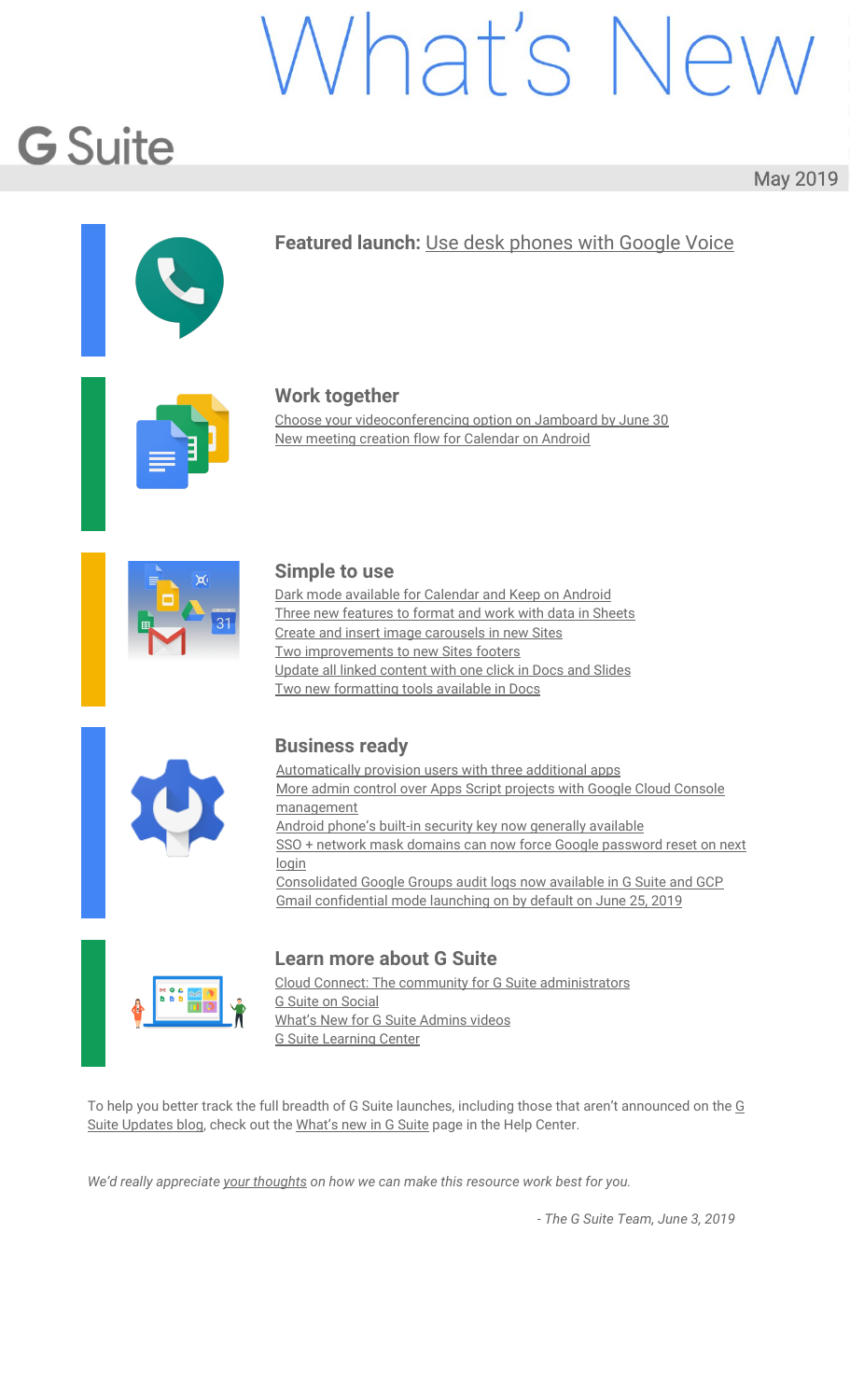#### **Additional details**

When an Apps Script project is created, a GCP project is also created and associated with it. This GCP project controls a range of configurations and settings, including API access, G Suite Marketplace API configuration for publishing add-ons, access to Stackdriver logs, and more.

Previously, these GCP Apps Script projects existed outside of the resource [hierarchy.](https://cloud.google.com/resource-manager/docs/cloud-platform-resource-hierarchy) Now, new Apps Script projects will be parented by a new "apps-script" folder in the resource hierarchy, specifically at organization root > system-gsuite (new) > apps-script (new).

This means they will be governed by [organization](https://cloud.google.com/resource-manager/docs/organization-policy/overview) policies, which give you centralized and programmatic control over your organization's cloud resources. Policies that can be managed here include the ability to restrict domains that are allowed to be on the ACL for Cloud projects, specify restricted APIs that Cloud projects can access, and block GCP projects from creating new GCE instances.

|   | Google Cloud Platform      | ٩<br>apps-script =                                                                          | ۰                                                                                   |                        |   |  |
|---|----------------------------|---------------------------------------------------------------------------------------------|-------------------------------------------------------------------------------------|------------------------|---|--|
|   | IAM & admin                | Organization policies                                                                       |                                                                                     |                        |   |  |
|   | <b>JAM</b>                 | Organization policies for folder "apps-script"                                              |                                                                                     |                        |   |  |
| θ | Identity & Organization    | Cloud Organization Policies let you constrain access to resources at and below this         |                                                                                     |                        |   |  |
| о | Organization policies      | organization, folder or project. You can edit restrictions on the policy detail page.       |                                                                                     |                        |   |  |
|   | <b>Duotas</b>              | Filter by policy name or ID<br>₹                                                            |                                                                                     |                        | ø |  |
|   |                            | Name 个                                                                                      | ID.                                                                                 | Inheritance @          |   |  |
| 咽 | Service accounts<br>Labelo | Compute Storage resource use restrictions (Compute Engine disks,<br>Images, and snapshots). | constraints/compute.storageResourceUseRestrictions                                  | Inherited              |   |  |
|   |                            | Define allowed APIs and services.                                                           | constraints/serviceuser.services                                                    | Inherited              |   |  |
| ø | Privacy & Security         | Define allowed external IPs for VM instances                                                | constraints/compute.vmExternaltpAccess                                              | Inhermed               |   |  |
| 垃 | Settings                   | Define trusted image projects                                                               | constraints/compute.trustedImageProjects                                            | inherited <sup>®</sup> |   |  |
| ® | Cryptographic Toys:        | Disable Guest Attributes of Compute Engine metadata                                         | constraints/compute.disableGuestAttributesAccess                                    | Inherited              |   |  |
|   |                            | Disable service account creation                                                            | constraints/lam.disableServiceAccountCreation.                                      | Inherited              |   |  |
| 圈 | Identity-Aware Proxy       | Disable service account key creation.                                                       | constraints/iam.disableServiceAccountNeyCreation                                    | Inherited              |   |  |
|   | Roles                      | Disable VM nested virtualization                                                            | constraints/compute.disableNestedVirtualization                                     | Inhorited              |   |  |
|   |                            | Disable VM serial port access                                                               | constraints/compute.disableSerialPortAccess                                         | Inherited              |   |  |
|   | Audit Logs                 | Disable VM serial port logging to Stackdriver                                               | constraints/compute.disableSerialPortLogging                                        | <b>Inherited</b>       |   |  |
|   |                            | Domain restricted sharing                                                                   | constraints/lam.allowedPolicyMemberDomains                                          | <i>leherited</i>       |   |  |
|   |                            | Enforce Bucket Policy Only                                                                  | constraints/storage bucketPolicyOnly                                                | Inherited              |   |  |
|   |                            | Restrict shared VPC project lien removal                                                    | constraints/compute.restrictXpnProjectLienRemoval                                   | inherited.             |   |  |
|   |                            | Retention policy duration in seconds                                                        | constraints/storage.retentionPolicySeconds<br>constraints/compute.requireShieldedVm | Inherited              |   |  |
|   |                            | Shielded VMs                                                                                |                                                                                     | Inherited              |   |  |
|   |                            | Skip default network creation                                                               | constraints/compute.skipDefaultNetworkCreation                                      | Inherited              |   |  |
|   |                            |                                                                                             | Rows per page:<br>$50 -$                                                            | $1 - 16$ of 16         |   |  |

#### **Helpful links**

Apps Script [information](https://developers.google.com/apps-script/) and resources [Documentation:](https://cloud.google.com/resource-manager/docs/organization-policy/overview) Introduction to the Organization Policy Service [Documentation:](https://cloud.google.com/resource-manager/docs/cloud-platform-resource-hierarchy) Resource Hierarchy

#### <span id="page-13-0"></span>Android phone's built-in security key now generally available

Announced on May 7th, 2019 **Share with your organization** - [back](#page-0-0) to top - back to top -

#### **Quick launch summary**

At Next 2019, we announced beta functionality to use an Android phone's built-in [security](https://gsuiteupdates.googleblog.com/2019/04/android-phone-security-key-2fa.html) key for 2-step [verification.](https://gsuiteupdates.googleblog.com/2019/04/android-phone-security-key-2fa.html) We're now making this generally available. All phones running Android 7.0+ (Nougat) have a built-in key that can be **[activated](https://support.google.com/accounts/answer/9289445?p=phone-security-key)**. This means your users can use existing phones for multi-factor authentication in G Suite to protect against phishing.

For more details, see our beta [announcement](https://gsuiteupdates.googleblog.com/2019/04/android-phone-security-key-2fa.html) or our [Cloud](https://cloud.google.com/blog/products/identity-security/now-generally-available-android-phones-built-in-security-key) Blog post.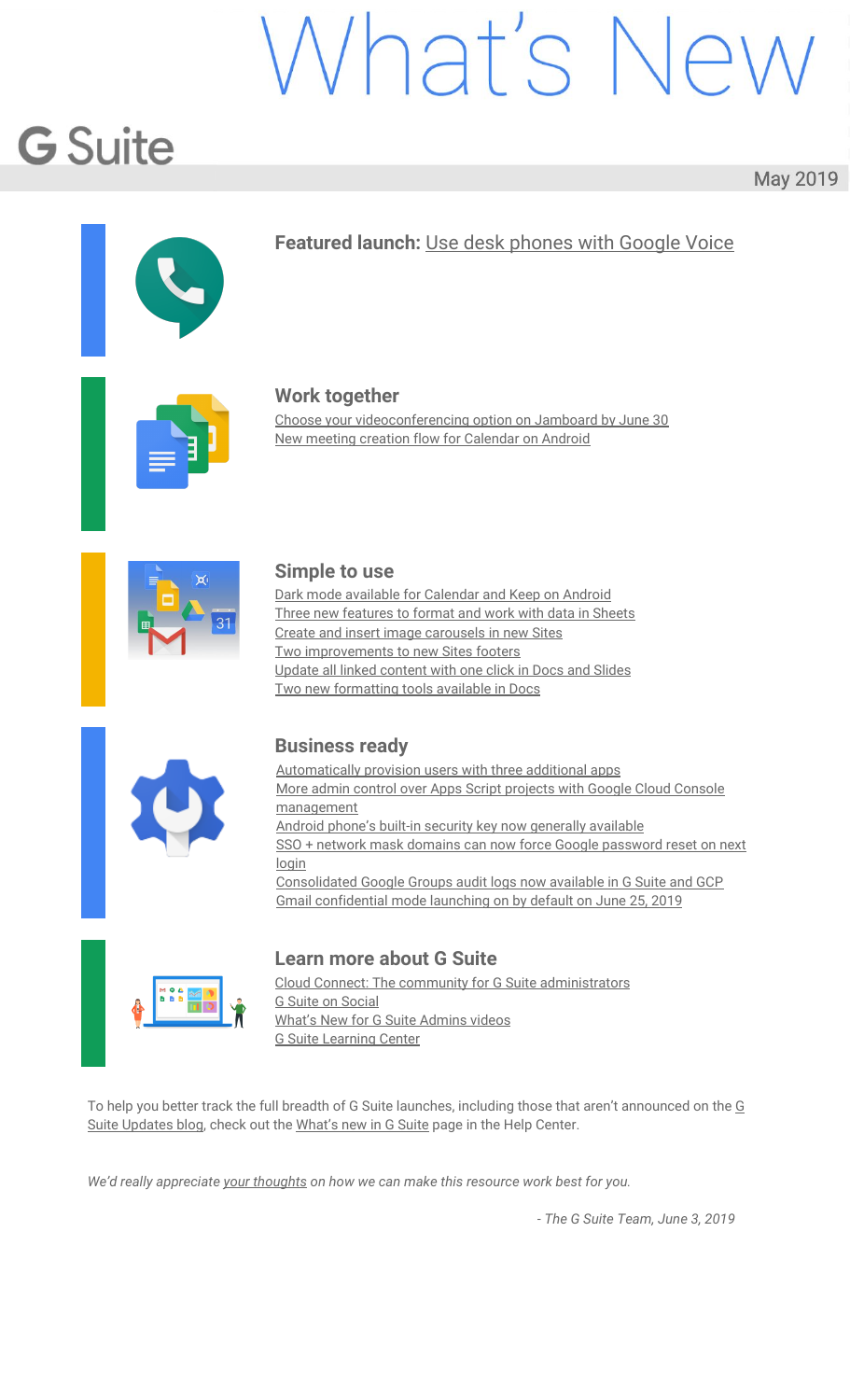#### <span id="page-14-0"></span>SSO + network mask domains can now force Google password reset on next login

Announced on May 23rd, 2019 **Admin feature** Admin feature - [back](#page-0-0) to top -

#### **What's changing**

We're providing more control over user password policies for some customers using [third-party](https://support.google.com/a/answer/60224) identity [providers](https://support.google.com/a/answer/60224) (IdPs) via SAML. Previously, these customers could not enforce the "Require password change" setting for their users. Now, SSO customers who have a [network](https://support.google.com/a/answer/6369487) mask defined can turn on this setting and force their users to change their Google password the next time they log in using their G Suite or Cloud Identity credentials.

#### **Who's impacted**

Admins only

#### **Why you'd use it**

For many customers who use third-party IdPs via SAML, preventing "Require password change" is the desired behavior. Their users only need to know their credentials for their IdP so forcing them to change their Google password is not meaningful.

However, some G Suite admins in domains with a third-party IdP use a network mask to allow some of their users to log in using their G Suite or Cloud Identity credentials. In such deployments, there may be users who sign in using their G Suite credentials. For these users, admins may want to generate a temporary password and then have the user change it on the next login. This update will help admins of domains that use SSO and a network mask to do this.

#### **How to get started**

**Admins:** This update will only impact domains with a SAML IdP configured for SSO and a network mask. To check if you have a network mask, go to Admin console > Security > Network masks and see if there's information defined.

| Google Admin<br>≡ | Q                                            | Search for users, groups, and settings (e.g. verify your domain)                                                                                                                                                                                                                                                |  | 用 |  |
|-------------------|----------------------------------------------|-----------------------------------------------------------------------------------------------------------------------------------------------------------------------------------------------------------------------------------------------------------------------------------------------------------------|--|---|--|
| Security          |                                              |                                                                                                                                                                                                                                                                                                                 |  |   |  |
|                   | Setup SSO with third party identity provider |                                                                                                                                                                                                                                                                                                                 |  |   |  |
|                   |                                              | To setup third party as your identity provider, please provide the information below. $\bullet$                                                                                                                                                                                                                 |  |   |  |
|                   | Sign-in page URL                             | in/auth                                                                                                                                                                                                                                                                                                         |  |   |  |
|                   | Sign-out page URL                            | URL for signing in to your system and G Suite                                                                                                                                                                                                                                                                   |  |   |  |
|                   | Change password URL                          | URL for redoecting users to when they sign out                                                                                                                                                                                                                                                                  |  |   |  |
|                   | Verification certificate                     | URL to let users change their password in your system, when defined here, this is shown even when Single Sign-on is not<br>mutted<br>A certificate file has been uploaded. Replace certificate.<br>The certificate file must contain the public key for Google to verify sign-in requests.                      |  |   |  |
|                   | Use a domain specific issuer <sup>O</sup>    |                                                                                                                                                                                                                                                                                                                 |  |   |  |
|                   | Network masks                                | 2620:/16: 2a00:79e0:/32                                                                                                                                                                                                                                                                                         |  |   |  |
|                   |                                              | will be affected by angle aign on. If no masks are specified, 550.<br>functionality will be applied to the entire network. Use a semicolon to separate the masics. Example: (64.233.187.99/8,<br>72.14.0.0/16) For ranges, use a dash. Example: (64.233.167-204.9%/32). All network masks must end with a CIDR. |  |   |  |

Admins at domains with SAML IdP configured for SSO and a network mask can turn on the setting in the Admin console ("Require [password](https://developers.google.com/admin-sdk/directory/v1/reference/users/update) change") or via the Admin SDK ("Do Force password change on Next [Login"](https://developers.google.com/admin-sdk/directory/v1/reference/users/update)). Once turned on, it will be enforced for that user's next login. See the sample screenshot below.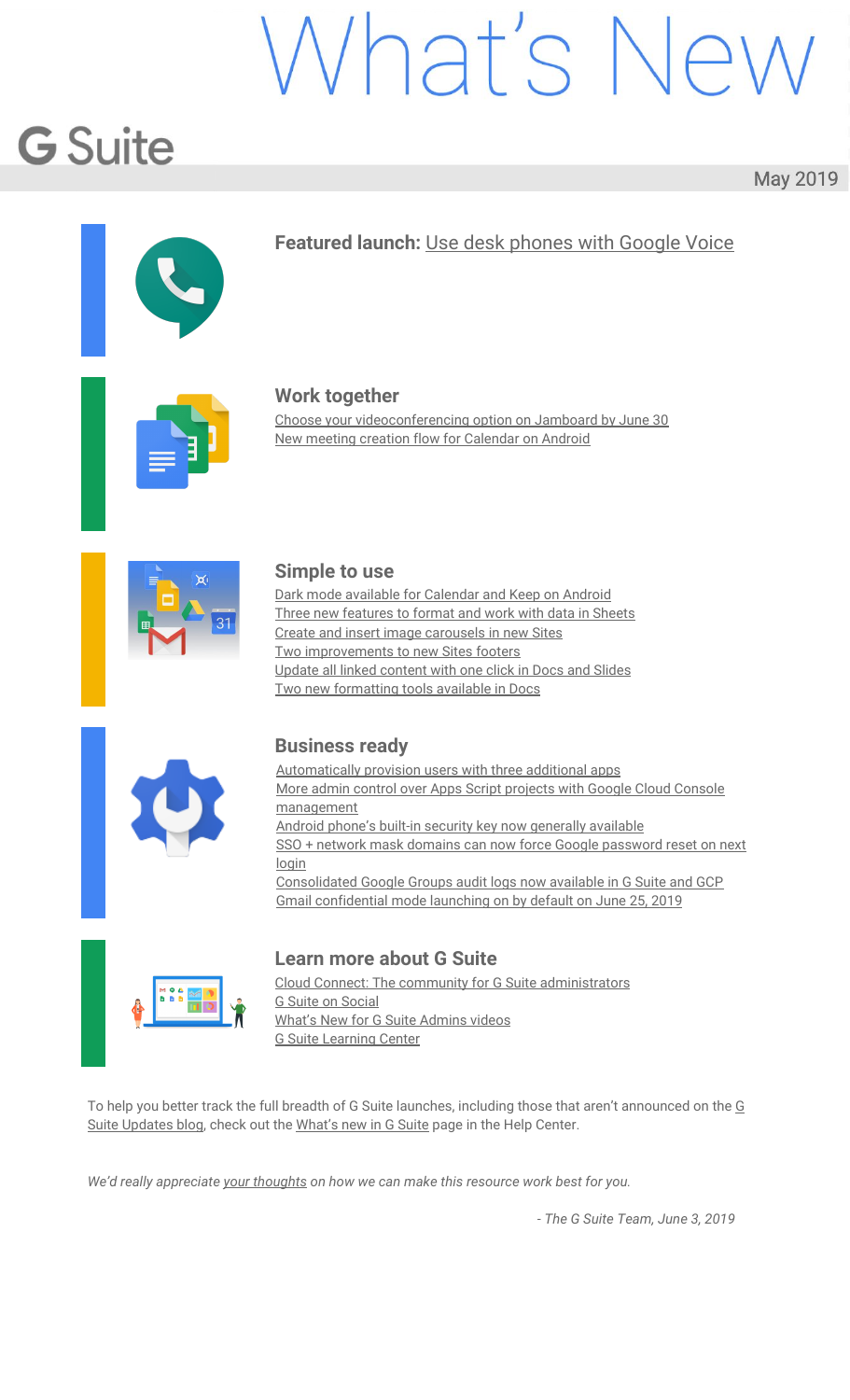| Google Admin<br>Q<br>Ξ.                                   | Search for users or settings | 噩<br>ℯ                                                                                                                                               |
|-----------------------------------------------------------|------------------------------|------------------------------------------------------------------------------------------------------------------------------------------------------|
| Users > test1 test > Security                             |                              |                                                                                                                                                      |
| test1 test                                                | Security                     | $\overline{\phantom{a}}$                                                                                                                             |
| <b>Active</b>                                             | Password settings            |                                                                                                                                                      |
| Last sign in: About 20 hours ago<br>Created: May 16, 2019 | Password                     | Reset test1's password.                                                                                                                              |
| Organizational Unit<br>octa.bigr.name                     | Security keys                | test1 has no security keys. Learn more                                                                                                               |
| RESET PASSWORD<br>40<br>RENAME USER                       | 2-step verification          | OFF   Not enforced across your organization<br>The ability for users to sign in with an additional authentication factor, in addition to using their |
| ÷<br>MORE                                                 |                              | username and password (e.g. a verification code). Change security settings<br>Only the user can turn on 2-step verification. Learn more              |
|                                                           | Require password change      | <b>ON</b>                                                                                                                                            |
|                                                           |                              | Turn off require password change so that test1 can continue using the current password.                                                              |
|                                                           |                              | <b>DONE</b>                                                                                                                                          |

If your domain has SSO but does not have a network mask configured, then there will be no change. The required password change option will show as OFF and you won't be able to turn it on. See the sample screenshot below.

| Google Admin<br>≡                                           | Search for users or settings<br>Q | m<br>G                                                                                                                                                                                                                                                                                          |
|-------------------------------------------------------------|-----------------------------------|-------------------------------------------------------------------------------------------------------------------------------------------------------------------------------------------------------------------------------------------------------------------------------------------------|
| Users > test1 test > Security                               |                                   |                                                                                                                                                                                                                                                                                                 |
| test1 test                                                  | Security                          | $\wedge$                                                                                                                                                                                                                                                                                        |
| test1@ldap-e2e-<br>test.focustest.org                       | Password settings                 |                                                                                                                                                                                                                                                                                                 |
| Active-<br>Last sign in: 1 day ago<br>Created: May 16, 2019 | Password                          | Reset test1's password.                                                                                                                                                                                                                                                                         |
| Organizational Unit<br>idap-e2e-test.focustest.org          | Security keys                     | test1 has no security keys. Learn more                                                                                                                                                                                                                                                          |
| RESET PASSWORD<br>硇<br>RENAME USER<br>MORE                  | 2-step verification               | OFF   Not enforced across your organization<br>The ability for users to sign in with an additional authentication factor, in addition to using<br>their username and password (e.g. a verification code). Change security settings<br>Only the user can turn on 2-step verification. Learn more |
|                                                             | Require password change           | OFF.<br>This password won't need to be changed once test1 signs in.                                                                                                                                                                                                                             |
|                                                             | Login challenge                   | Turn off identity questions for 10 minutes after a suspicious attempt to sign in. Learn<br>more                                                                                                                                                                                                 |

#### **Helpful links**

Help Center: Set up single sign-on for managed Google Accounts using [third-party](https://support.google.com/a/answer/60224) Identity providers G Suite Admin SDK [documentation](https://developers.google.com/admin-sdk/directory/v1/reference/users/update) for updating user details

#### <span id="page-15-0"></span>Consolidated Google Groups audit logs now available in G Suite and GCP

Announced on May 23rd, 2019 **Admin feature** Admin feature - [back](#page-0-0) to top -

#### **What's changing**

Consolidated Google Groups audit logs are now available in the G Suite [AdminSDK](https://developers.google.com/admin-sdk/reports/v1/appendix/activity/groups-enterprise) Reports API and [GCP](https://cloud.google.com/logging/docs/audit/) [Cloud](https://cloud.google.com/logging/docs/audit/) Audit Logs. Specifically you'll notice:

Changes in the G Suite AdminSDK Reports API: We're introducing a new consolidated log named groups\_enterprise, which includes changes to groups and group memberships across all products and APIs. These were previously split across the groups and admin audit logs.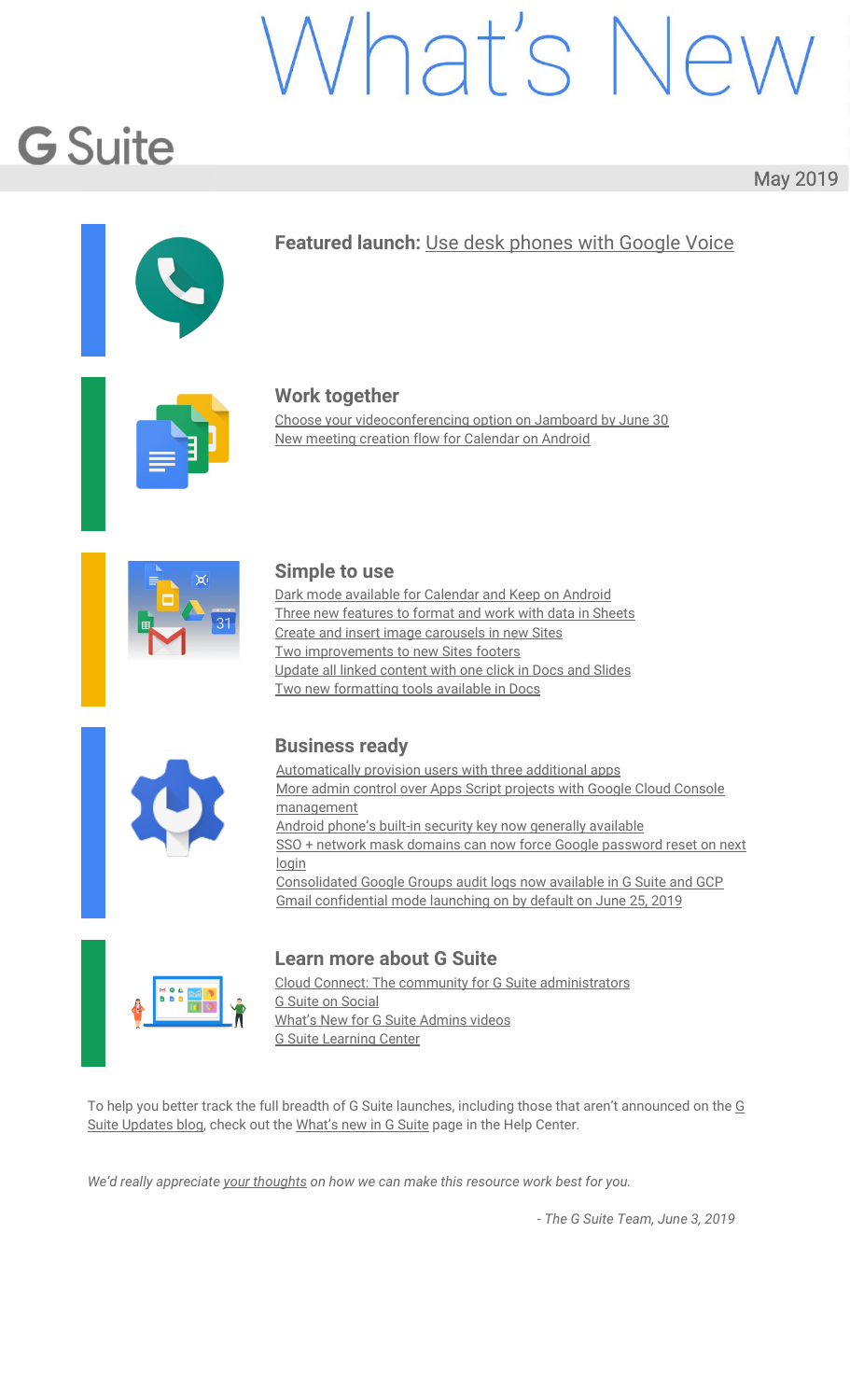Changes in GCP Cloud Audit Logging: We're adding Google Groups information to Cloud Audit Logs (CAL) in Stackdriver. See our Cloud Blog post for more details on how this could help GCP [customers](https://cloud.google.com/blog/products/identity-security/cloud-audit-logs-integrated-audit-transparency-for-gcp-and-g-suite). Note that this will not change visibility of these logs in the G Suite Admin console - it just adds them to Cloud Audit Logs (CAL) in Stackdriver as well.

#### **Who's impacted**

G Suite and GCP Admins only

#### **Why you'd use it**

These changes will help improve the security and usability of Groups as an IAM tool by streamlining administration, transparency, and access monitoring.

#### **How to get started**

**Admins:**

Changes in the G Suite AdminSDK Reports API: Get started with the [AdminSDK](https://developers.google.com/admin-sdk/reports/v1/get-start/getting-started) Reports API. Changes in GCP Cloud Audit Logging: This is an opt-in feature that can be enabled at G Suite *Admin console > Company profile > Legal & Compliance > Sharing options*. **End users:** No action needed.

#### **Additional details**

#### **Changes in the G Suite AdminSDK Reports API**

Changes to [groups](https://developers.google.com/admin-sdk/reports/v1/appendix/activity/groups) have historically been logged in either the groups or [admin](https://developers.google.com/admin-sdk/reports/v1/reference/activity-ref-appendix-a/admin-event-names) audit logs. Changes made in the Google [Groups](https://groups.google.com/) product are logged in the groups log while changes made through admin tools like the Admin console, AdminSDK, and GCDS are logged in the admin log. As part of our efforts to streamline administration and increase transparency, we're introducing a new consolidated log named [groups\\_enterprise,](https://developers.google.com/admin-sdk/reports/v1/appendix/activity/groups-enterprise) which includes changes to groups and group memberships across all products and APIs. This new log is now available through the AdminSDK Reports API and will be available in the Admin console in the future.

#### **Changes in GCP Cloud Audit Logging**

Google Groups are the recommended way to grant access to GCP resources when using IAM policies. GCP customers have told us that having group audit logs available in Google Cloud Audit Logs would help streamline security and access monitoring. With that in mind, we're adding Google Groups information to Cloud Audit Logs (CAL) in Stackdriver. See our Cloud Blog post for more details on how this can help [GCP](https://cloud.google.com/blog/products/identity-security/cloud-audit-logs-integrated-audit-transparency-for-gcp-and-g-suite) [customers.](https://cloud.google.com/blog/products/identity-security/cloud-audit-logs-integrated-audit-transparency-for-gcp-and-g-suite)

#### **Helpful links**

Cloud Blog: Integrated Google Groups Audit [Transparency](https://cloud.google.com/blog/products/identity-security/cloud-audit-logs-integrated-audit-transparency-for-gcp-and-g-suite) from G Suite to GCP Cloud Audit Logs Get started with the G Suite [AdminSDK](https://developers.google.com/admin-sdk/reports/v1/get-start/getting-started) Reports API

#### <span id="page-16-0"></span>Gmail confidential mode launching on by default on June 25, 2019

Announced on May 29th, 2019 Share with your organization - [back](#page-0-0) to top - back to top

#### **What's changing**

Earlier this year, we [announced](https://gsuiteupdates.googleblog.com/2019/03/keep-data-secure-with-gmail-confidential-mode-beta.html) the launch of Gmail [confidential](https://support.google.com/a/answer/7684332) mode for G Suite in beta. On June 25, 2019, this feature will become generally available and your users will have the option to send emails with confidential mode.

At launch, confidential mode will be set to default ON for all domains with Gmail enabled, unless you choose to disable this feature (see instructions below).

#### **Who's impacted**

Admins and end users

#### **Why you'd use it**

Confidential mode provides built-in information rights management controls in your emails by allowing senders to create expiration dates and revoke previously sent messages. Because a sender can require additional authentication via text message to view an email, it's also possible to protect data even if a recipient's email account has been hijacked while the message is active. Additionally, with confidential mode, recipients don't have the option to forward, copy, print, or download their content or attachments.

#### **How to get started**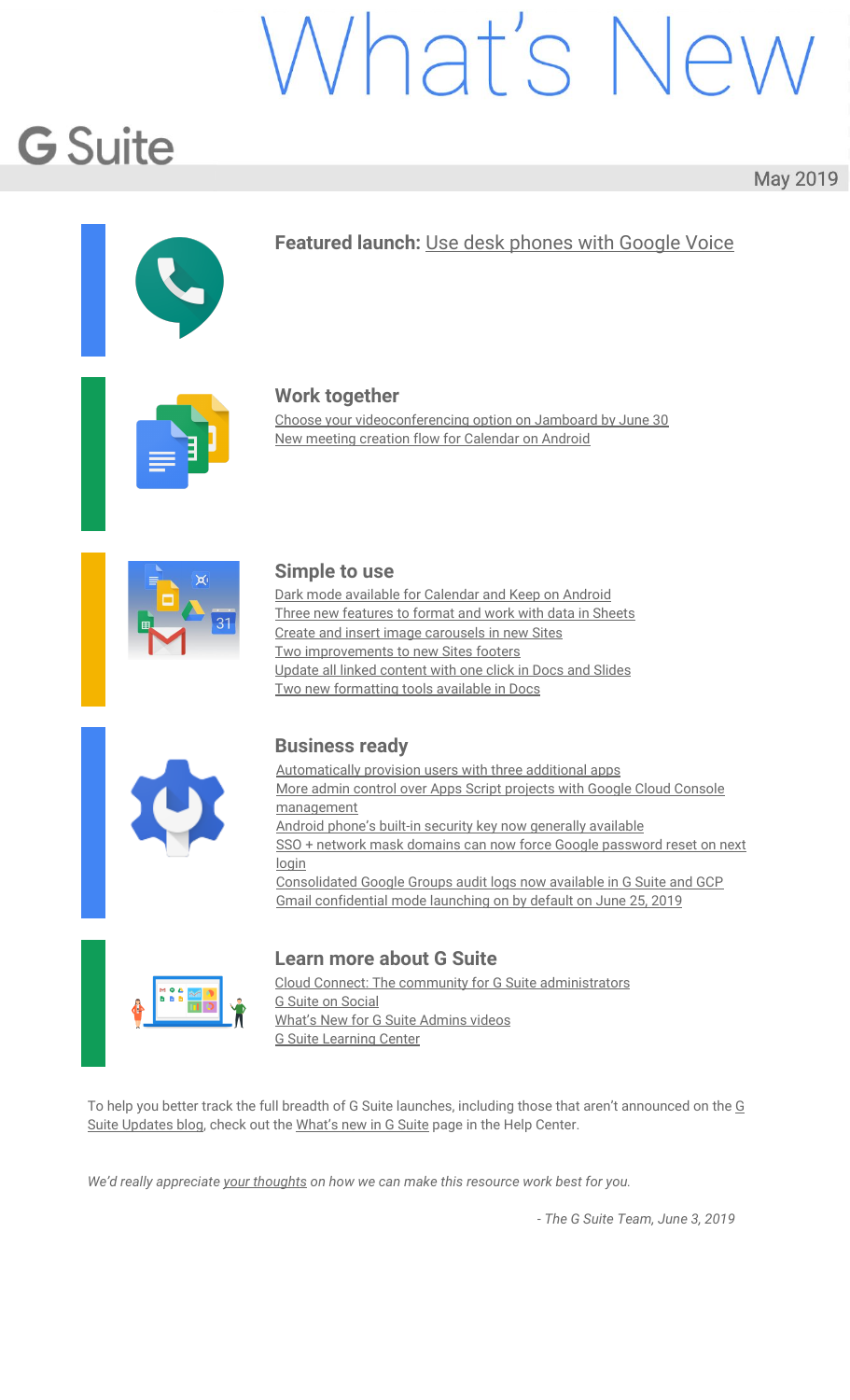**Admins:** As an administrator, you can determine whether your users can use confidential mode by navigating to *Apps > G Suite > Settings for Gmail > User settings* and selecting from the following options:

**Disable:** This option will prevent users in your domain from sending emails with confidential mode.

**Enable now (beta):** This option will enable confidential mode, which is currently in beta. The feature will remain enabled when it enters into general availability on June 25, 2019. **Enable when the feature is in general availability:** This is the default option and will enable confidential mode when this feature becomes generally available on June 25, 2019.

| Confidential mode<br>Applied at 'cardoza.company' | Allow users to send emails with rights management, including expiration and revocation. Also restricts recipient options to<br>forward, print, copy, or download messages and attachments.<br>Learn more about Gmail confidential mode, and how it works with Vault |
|---------------------------------------------------|---------------------------------------------------------------------------------------------------------------------------------------------------------------------------------------------------------------------------------------------------------------------|
|                                                   | Disable                                                                                                                                                                                                                                                             |
|                                                   | Enable now (beta). Remains enabled for general availability                                                                                                                                                                                                         |
|                                                   | Enable when the feature is in general availability<br>$\circledcirc$                                                                                                                                                                                                |
|                                                   | Changes may take up to 24 hours to propagate to all users.<br>т<br>Prior changes can be seen in Audit log                                                                                                                                                           |
|                                                   | SAVE<br>CANCEL                                                                                                                                                                                                                                                      |

**End users:** Once Gmail confidential mode launches, you can follow the steps in this Help Center article to send & open [confidential](https://support.google.com/mail/answer/7674059) emails.

#### **Additional details**

#### **How Gmail confidential mode works with Vault and eDiscovery**

When a user sends a confidential message, Gmail replaces the message body and attachments with a link. Only the subject and body containing the link are sent via SMTP. This means that if your users send or receive messages in Gmail confidential mode, Vault will retain, preserve, search and export confidential mode messages. The message body of received messages will be accessible in Vault only if the sender of the message is from within your organization.

#### **Helpful links**

Help Center: Protect Gmail messages with [confidential](https://support.google.com/a/answer/7684332) mode Help Center: Send & open [confidential](https://support.google.com/mail/answer/7674059) emails Help Center: Vault and Gmail [confidential](https://support.google.com/vault/answer/9000913) mod[e](https://support.google.com/vault/answer/9000913)